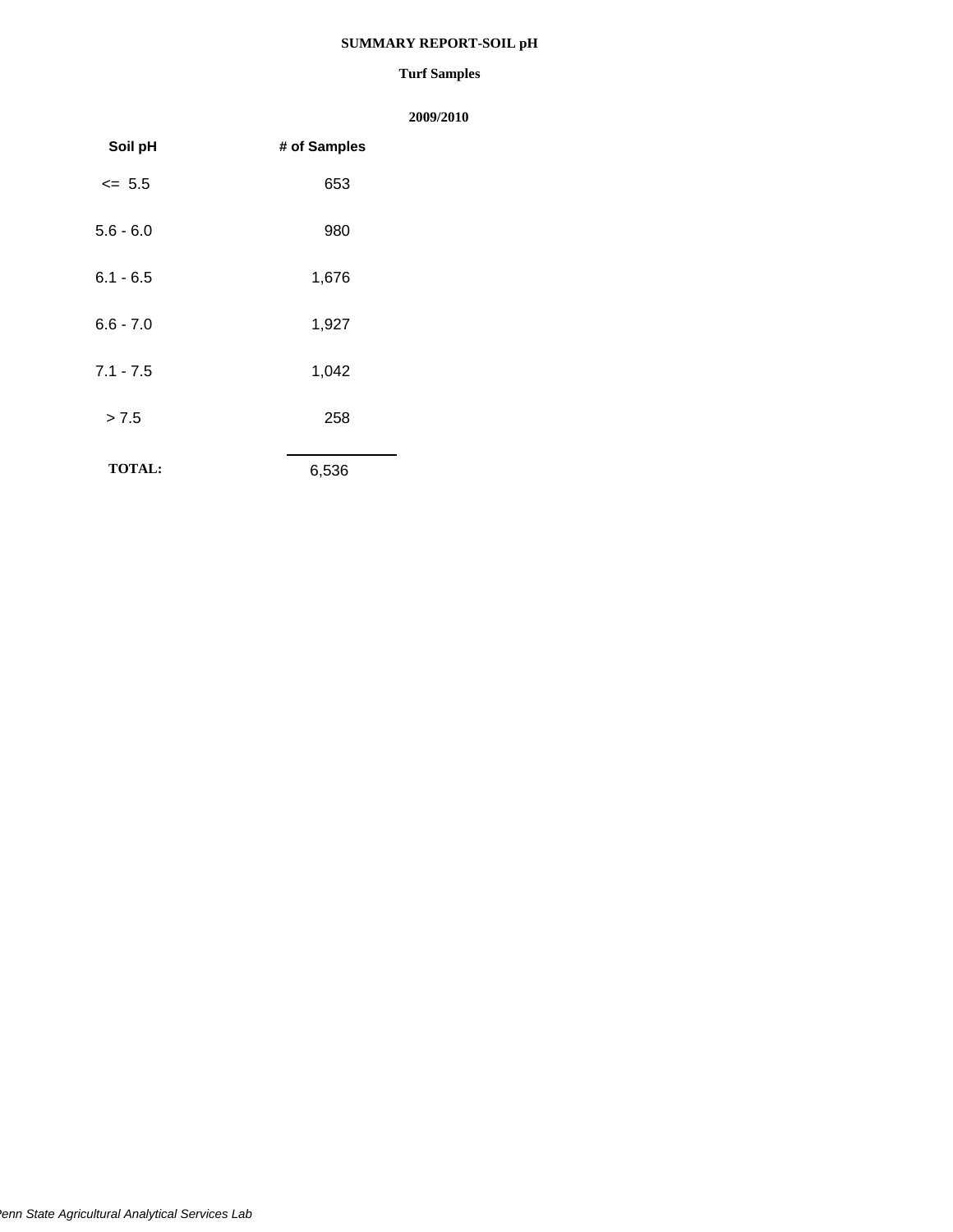### **Turf Samples**

| County           | <b>Total Samples</b> | pH          | # of Samples   |
|------------------|----------------------|-------------|----------------|
| <b>ADAMS</b>     | 50                   |             |                |
|                  |                      |             |                |
|                  |                      | $<= 5.5$    | $\overline{2}$ |
|                  |                      | $5.6 - 6.0$ | $\,$ 5 $\,$    |
|                  |                      | $6.1 - 6.5$ | 15             |
|                  |                      | $6.6 - 7.0$ | 18             |
|                  |                      | $7.1 - 7.5$ | $\,6$          |
|                  |                      | > 7.5       | 4              |
| <b>ALLEGHENY</b> | 379                  |             |                |
|                  |                      |             |                |
|                  |                      |             |                |
|                  |                      |             |                |
|                  |                      | $\le$ 5.5   | 46             |
|                  |                      | $5.6 - 6.0$ | 43             |
|                  |                      | $6.1 - 6.5$ | 96             |
|                  |                      | $6.6 - 7.0$ | 110            |
|                  |                      | $7.1 - 7.5$ | 62             |
|                  |                      | > 7.5       | 22             |
| <b>ARMSTRONG</b> | 91                   |             |                |
|                  |                      |             |                |
|                  |                      |             |                |
|                  |                      | $\leq$ 5.5  | $\overline{7}$ |
|                  |                      | $5.6 - 6.0$ | $\,$ 5 $\,$    |
|                  |                      | $6.1 - 6.5$ | 18             |
|                  |                      | $6.6 - 7.0$ | 46             |
|                  |                      | $7.1 - 7.5$ | 15             |
| <b>BEAVER</b>    |                      |             |                |
|                  | 29                   |             |                |
|                  |                      |             |                |
|                  |                      |             |                |
|                  |                      | $<= 5.5$    | 9              |
|                  |                      | $5.6 - 6.0$ | 6              |
|                  |                      | $6.1 - 6.5$ | 5              |
|                  |                      | $6.6 - 7.0$ | 5              |
|                  |                      | $7.1 - 7.5$ | $\mathbf 1$    |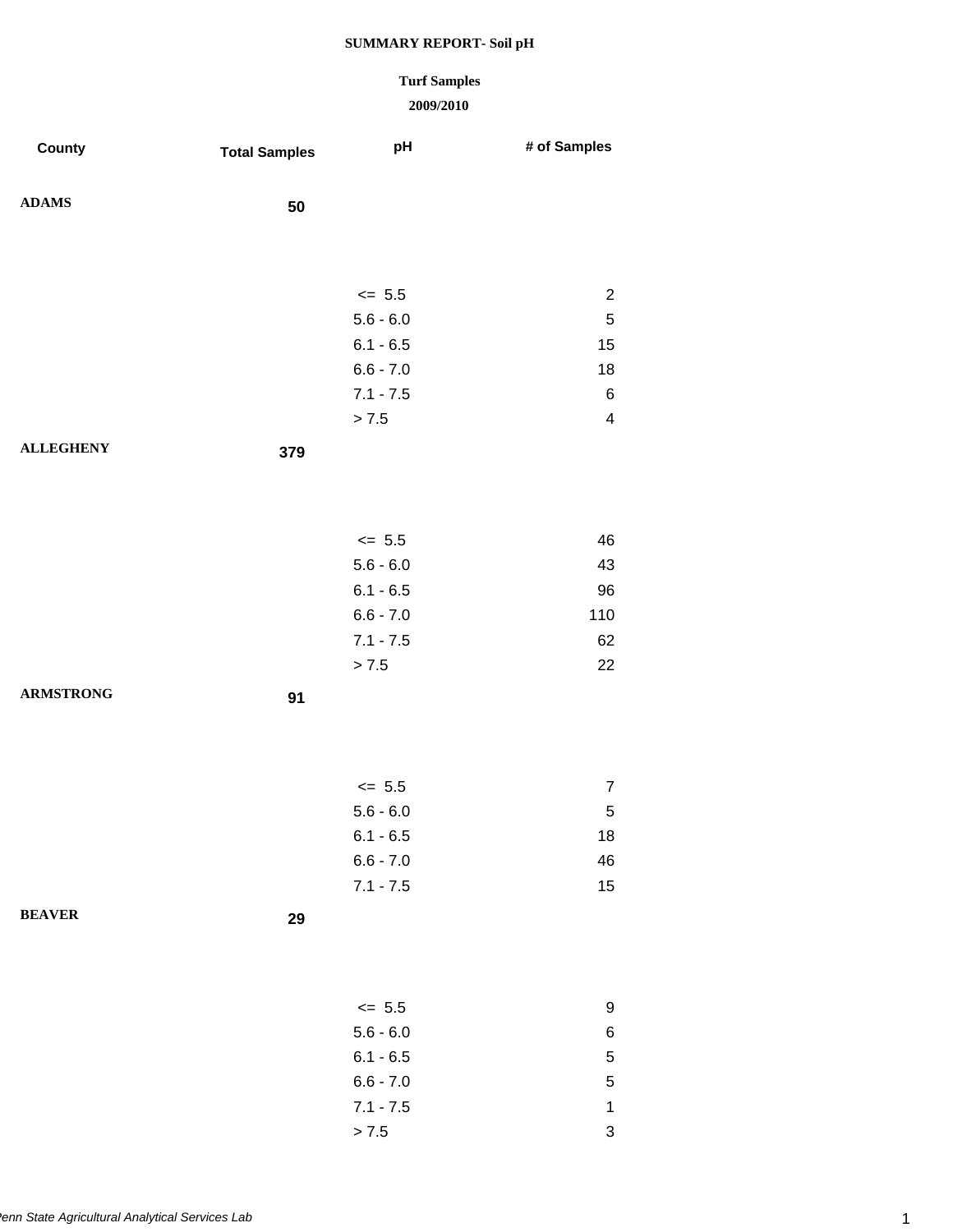# **Turf Samples**

### **2009/2010**

 $> 7.5$  1

| County          | <b>Total Samples</b> | pH                         | # of Samples              |
|-----------------|----------------------|----------------------------|---------------------------|
| <b>BEDFORD</b>  | 17                   |                            |                           |
|                 |                      |                            |                           |
|                 |                      | $\le$ 5.5                  | $\mathbf 1$               |
|                 |                      | $5.6 - 6.0$                | $\ensuremath{\mathsf{3}}$ |
|                 |                      | $6.1 - 6.5$                | $\,6$                     |
|                 |                      | $6.6 - 7.0$                | 3                         |
|                 |                      | $7.1 - 7.5$                | $\ensuremath{\mathsf{3}}$ |
|                 |                      | > 7.5                      | $\mathbf 1$               |
| <b>BERKS</b>    | 229                  |                            |                           |
|                 |                      |                            |                           |
|                 |                      |                            |                           |
|                 |                      | $\le$ 5.5                  | 22                        |
|                 |                      | $5.6 - 6.0$                | 30<br>52                  |
|                 |                      | $6.1 - 6.5$<br>$6.6 - 7.0$ | 83                        |
|                 |                      | $7.1 - 7.5$                | 42                        |
| <b>BLAIR</b>    |                      |                            |                           |
|                 | 77                   |                            |                           |
|                 |                      |                            |                           |
|                 |                      | $\le$ 5.5                  | $\overline{\mathbf{4}}$   |
|                 |                      | $5.6 - 6.0$                | $\overline{\mathbf{4}}$   |
|                 |                      | $6.1 - 6.5$                | 11                        |
|                 |                      | $6.6 - 7.0$                | 25                        |
|                 |                      | $7.1 - 7.5$                | 28                        |
|                 |                      | > 7.5                      | $\mathbf 5$               |
| <b>BRADFORD</b> | ${\bf 72}$           |                            |                           |
|                 |                      |                            |                           |
|                 |                      |                            |                           |
|                 |                      | $\le$ 5.5<br>$5.6 - 6.0$   | $\overline{7}$            |
|                 |                      | $6.1 - 6.5$                | $10$<br>19                |
|                 |                      | $6.6 - 7.0$                | 23                        |
|                 |                      | $7.1 - 7.5$                | 12                        |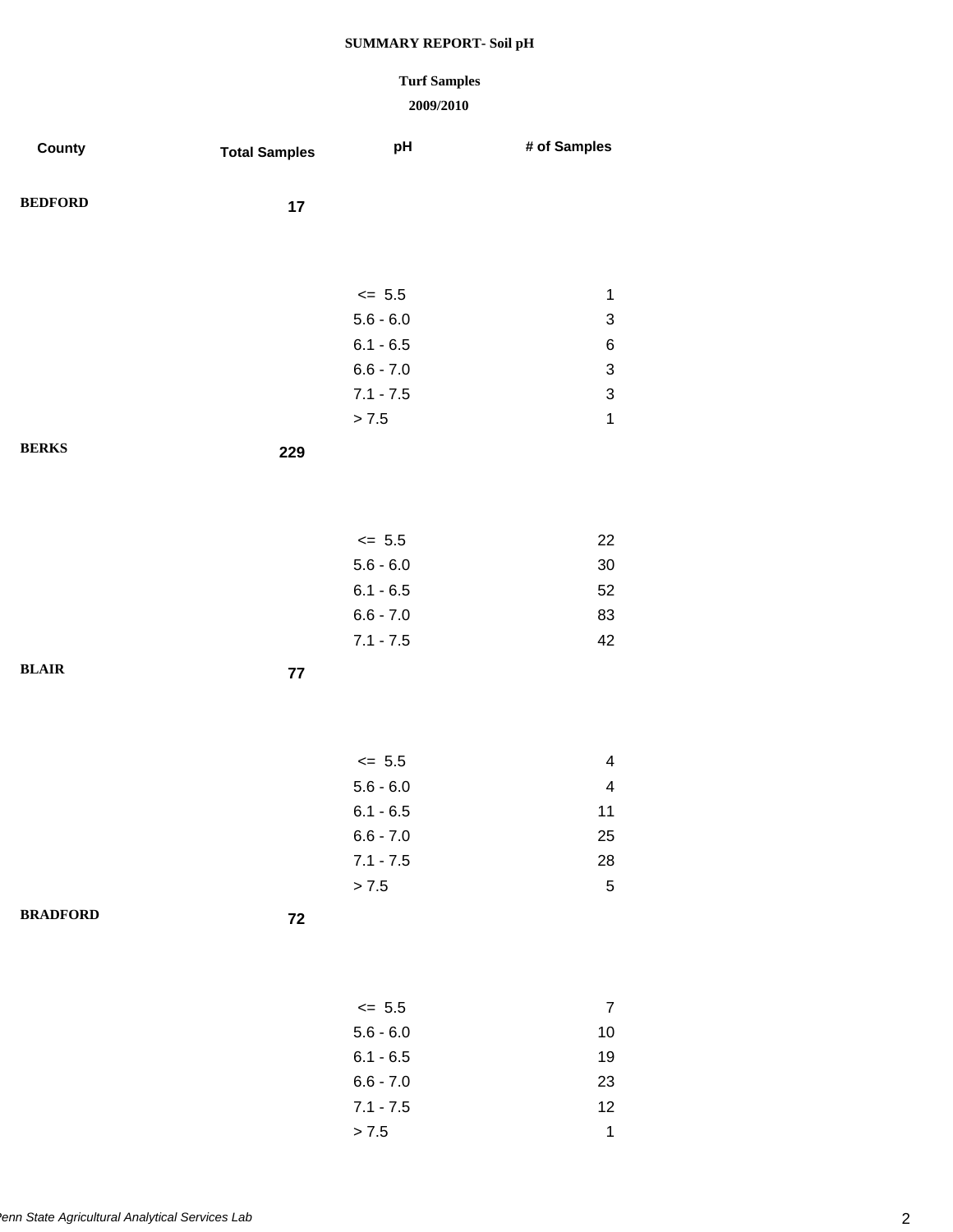### **Turf Samples**

### **2009/2010**

| County         | <b>Total Samples</b> | pH          | # of Samples     |
|----------------|----------------------|-------------|------------------|
| <b>BUCKS</b>   | 287                  |             |                  |
|                |                      |             |                  |
|                |                      | $\leq$ 5.5  | 30               |
|                |                      | $5.6 - 6.0$ | 48               |
|                |                      | $6.1 - 6.5$ | 89               |
|                |                      | $6.6 - 7.0$ | 78               |
|                |                      | $7.1 - 7.5$ | 33               |
|                |                      | $> 7.5$     | $\boldsymbol{9}$ |
| <b>BUTLER</b>  | 87                   |             |                  |
|                |                      |             |                  |
|                |                      | $\le$ 5.5   | 12               |
|                |                      | $5.6 - 6.0$ | 19               |
|                |                      | $6.1 - 6.5$ | 20               |
|                |                      | $6.6 - 7.0$ | 25               |
|                |                      | $7.1 - 7.5$ | $10$             |
|                |                      | > 7.5       | $\mathbf{1}$     |
| <b>CAMBRIA</b> | 25                   |             |                  |
|                |                      |             |                  |
|                |                      | $\le$ 5.5   | $\,$ 5 $\,$      |
|                |                      | $5.6 - 6.0$ | $\overline{c}$   |
|                |                      | $6.1 - 6.5$ | 3                |
|                |                      | $6.6 - 7.0$ | $\boldsymbol{7}$ |
|                |                      | $7.1 - 7.5$ | $\bf 8$          |
| <b>CAMERON</b> | $\mathbf 2$          |             |                  |
|                |                      |             |                  |
|                |                      | $\le$ 5.5   | $\mathbf 1$      |
|                |                      | $6.6 - 7.0$ | $\mathbf 1$      |
| <b>CARBON</b>  | 14                   |             |                  |
|                |                      |             |                  |
|                |                      |             |                  |
|                |                      | $\le$ 5.5   | 1                |

5.6 - 6.0 3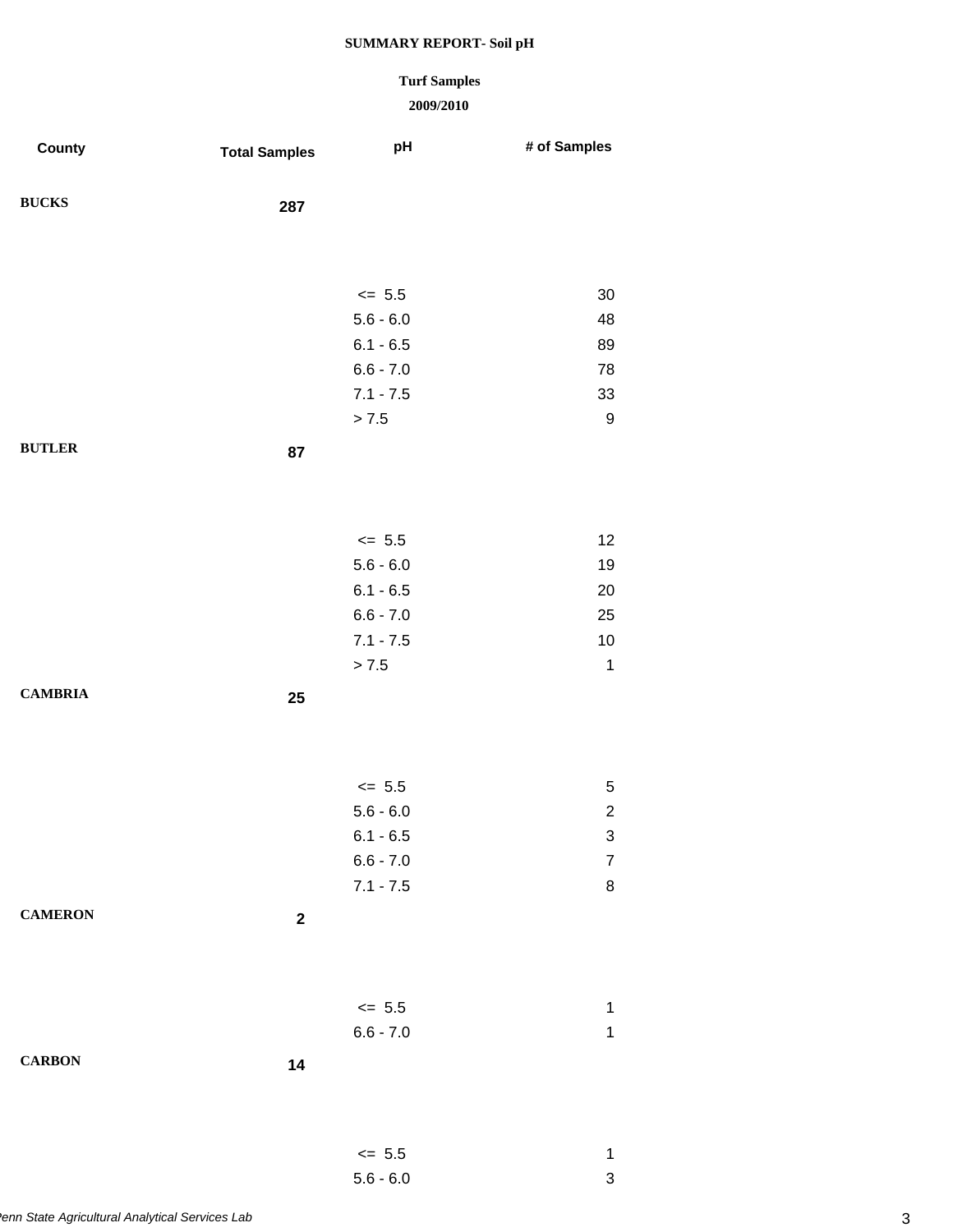# **Turf Samples**

#### **2009/2010**

7.1 - 7.5 10

| County            | <b>Total Samples</b> | pH          | # of Samples              |
|-------------------|----------------------|-------------|---------------------------|
|                   |                      | $6.1 - 6.5$ | $\overline{c}$            |
|                   |                      | $6.6 - 7.0$ | $\ensuremath{\mathsf{3}}$ |
|                   |                      | $7.1 - 7.5$ | $\sqrt{5}$                |
|                   |                      |             |                           |
| <b>CENTRE</b>     | 370                  |             |                           |
|                   |                      |             |                           |
|                   |                      |             |                           |
|                   |                      | $\leq$ 5.5  | 11                        |
|                   |                      | $5.6 - 6.0$ | 51                        |
|                   |                      | $6.1 - 6.5$ | 79                        |
|                   |                      | $6.6 - 7.0$ | 95                        |
|                   |                      | $7.1 - 7.5$ | 102                       |
|                   |                      | > 7.5       | 32                        |
| <b>CHESTER</b>    | 238                  |             |                           |
|                   |                      |             |                           |
|                   |                      |             |                           |
|                   |                      | $\le$ 5.5   | 16                        |
|                   |                      | $5.6 - 6.0$ | 32                        |
|                   |                      | $6.1 - 6.5$ | 90                        |
|                   |                      | $6.6 - 7.0$ | 58                        |
|                   |                      | $7.1 - 7.5$ | 36                        |
|                   |                      | > 7.5       | $\,6$                     |
| <b>CLARION</b>    | 16                   |             |                           |
|                   |                      |             |                           |
|                   |                      |             |                           |
|                   |                      | $\leq$ 5.5  | 6                         |
|                   |                      | $5.6 - 6.0$ | $\overline{\mathbf{4}}$   |
|                   |                      | $6.1 - 6.5$ | $\mathbf{1}$              |
|                   |                      | $6.6 - 7.0$ | $\overline{c}$            |
|                   |                      | $7.1 - 7.5$ | $\ensuremath{\mathsf{3}}$ |
| <b>CLEARFIELD</b> | 92                   |             |                           |
|                   |                      |             |                           |
|                   |                      |             |                           |
|                   |                      | $\le$ 5.5   | 16                        |
|                   |                      | $5.6 - 6.0$ | 8                         |
|                   |                      | $6.1 - 6.5$ |                           |
|                   |                      |             | 16                        |
|                   |                      | $6.6 - 7.0$ | 39                        |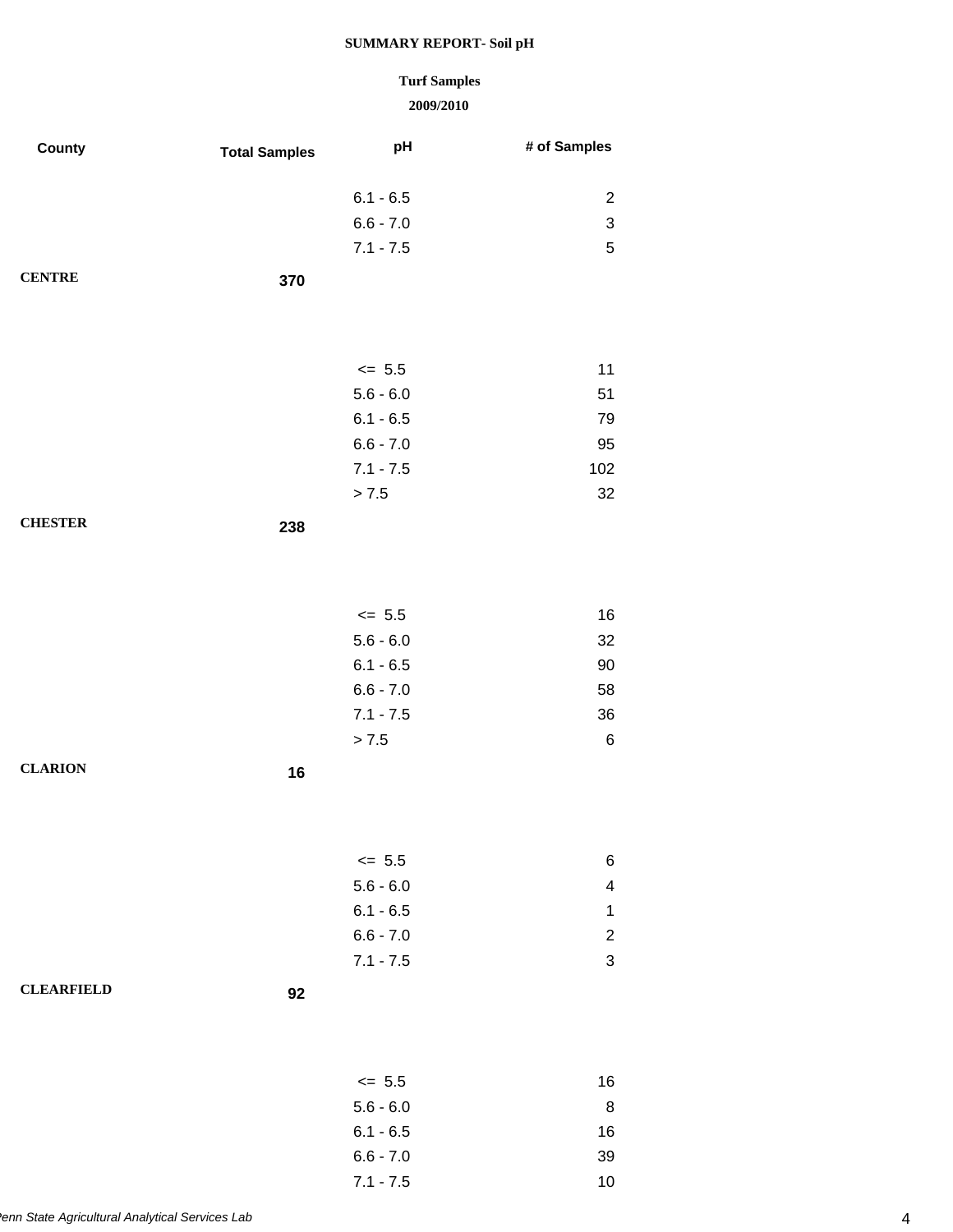# **Turf Samples**

#### **2009/2010**

 $> 7.5$  8

| County            | <b>Total Samples</b> | pH          | # of Samples     |
|-------------------|----------------------|-------------|------------------|
|                   |                      | > 7.5       | 3                |
| <b>CLINTON</b>    | 13                   |             |                  |
|                   |                      |             |                  |
|                   |                      |             |                  |
|                   |                      | $\le$ 5.5   | $\mathbf 1$      |
|                   |                      | $5.6 - 6.0$ | $\overline{c}$   |
|                   |                      | $6.1 - 6.5$ | $\overline{c}$   |
|                   |                      | $6.6 - 7.0$ | 3                |
|                   |                      | $7.1 - 7.5$ | 5                |
| <b>COLUMBIA</b>   | 39                   |             |                  |
|                   |                      |             |                  |
|                   |                      |             |                  |
|                   |                      | $\le$ 5.5   | 8                |
|                   |                      | $5.6 - 6.0$ | $\boldsymbol{7}$ |
|                   |                      | $6.1 - 6.5$ | 9                |
|                   |                      | $6.6 - 7.0$ | 6                |
|                   |                      | $7.1 - 7.5$ | 8                |
|                   |                      | $> 7.5\,$   | $\mathbf{1}$     |
| <b>CRAWFORD</b>   | 34                   |             |                  |
|                   |                      |             |                  |
|                   |                      |             |                  |
|                   |                      | $\le$ 5.5   | 5                |
|                   |                      | $5.6 - 6.0$ | 4                |
|                   |                      | $6.1 - 6.5$ | 7                |
|                   |                      | $6.6 - 7.0$ | $10$             |
|                   |                      | $7.1 - 7.5$ | $\overline{c}$   |
|                   |                      | > 7.5       | 6                |
| <b>CUMBERLAND</b> | 203                  |             |                  |
|                   |                      |             |                  |
|                   |                      |             |                  |
|                   |                      | $\le$ 5.5   | 17               |
|                   |                      | $5.6 - 6.0$ | 24               |
|                   |                      | $6.1 - 6.5$ | 59               |
|                   |                      | $6.6 - 7.0$ | 69               |
|                   |                      | $7.1 - 7.5$ | 26               |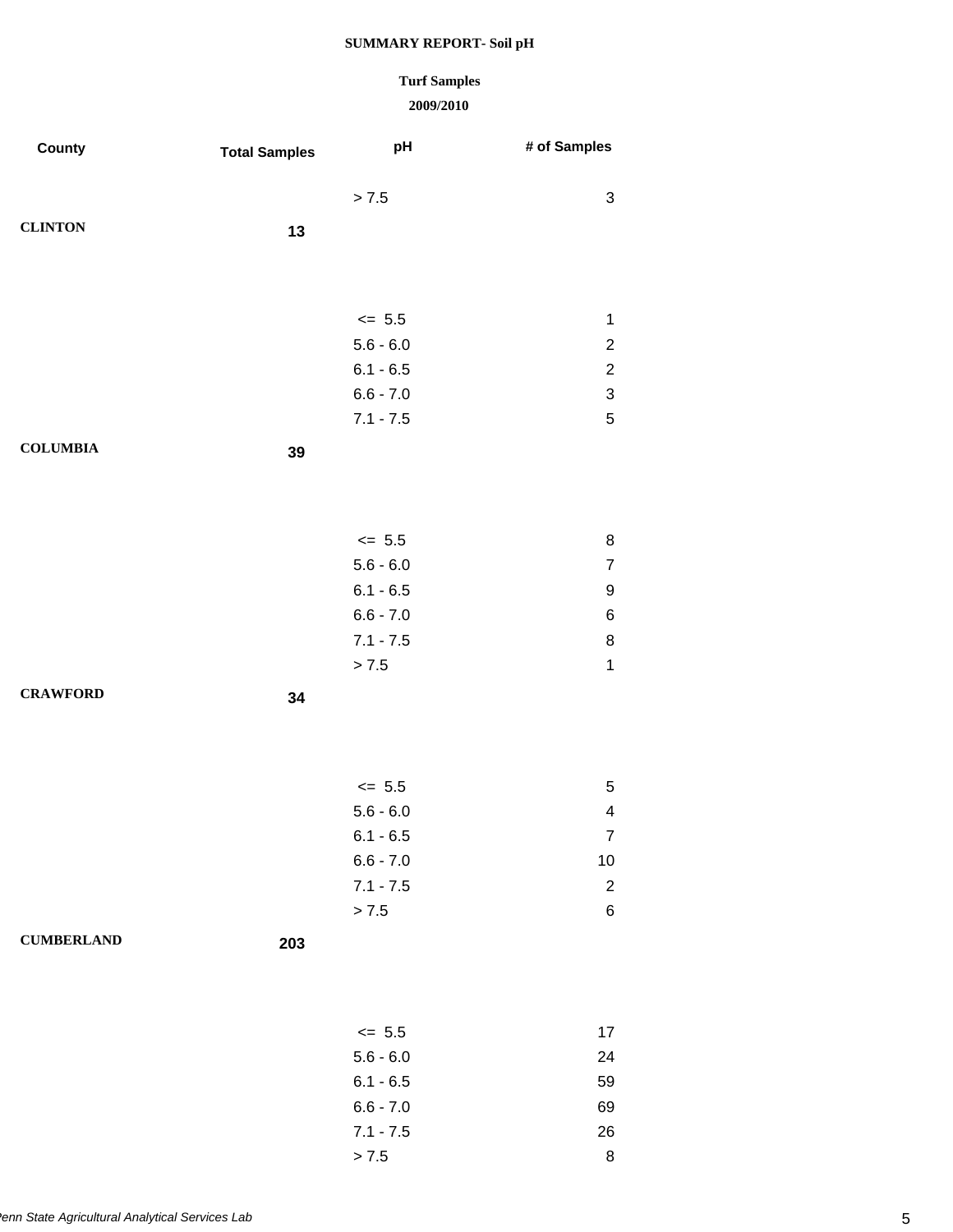# **Turf Samples**

| County          | <b>Total Samples</b> | pH          | # of Samples              |
|-----------------|----------------------|-------------|---------------------------|
| <b>DAUPHIN</b>  | 228                  |             |                           |
|                 |                      |             |                           |
|                 |                      | $\leq$ 5.5  | 19                        |
|                 |                      | $5.6 - 6.0$ | 35                        |
|                 |                      | $6.1 - 6.5$ | 50                        |
|                 |                      | $6.6 - 7.0$ | 80                        |
|                 |                      | $7.1 - 7.5$ | 36                        |
|                 |                      | > 7.5       | $\,8\,$                   |
| <b>DELAWARE</b> | 197                  |             |                           |
|                 |                      |             |                           |
|                 |                      |             |                           |
|                 |                      | $\le$ 5.5   | 20                        |
|                 |                      | $5.6 - 6.0$ | 20                        |
|                 |                      | $6.1 - 6.5$ | 50                        |
|                 |                      | $6.6 - 7.0$ | 69                        |
|                 |                      | $7.1 - 7.5$ | 32                        |
|                 |                      | > 7.5       | $\,6\,$                   |
| ${\bf ELK}$     | 15                   |             |                           |
|                 |                      |             |                           |
|                 |                      |             |                           |
|                 |                      |             |                           |
|                 |                      | $\le$ 5.5   | $\overline{c}$            |
|                 |                      | $5.6 - 6.0$ | $\ensuremath{\mathsf{3}}$ |
|                 |                      | $6.1 - 6.5$ | 5                         |
|                 |                      | $6.6 - 7.0$ | $\overline{\mathbf{4}}$   |
|                 |                      | $7.1 - 7.5$ | $\mathbf 1$               |
| <b>ERIE</b>     | 101                  |             |                           |
|                 |                      |             |                           |
|                 |                      |             |                           |
|                 |                      | $<= 5.5$    | 8                         |
|                 |                      | $5.6 - 6.0$ | $19$                      |
|                 |                      | $6.1 - 6.5$ | 21                        |
|                 |                      | $6.6 - 7.0$ | 31                        |
|                 |                      | $7.1 - 7.5$ | $17$                      |
|                 |                      | > 7.5       | $\mathbf 5$               |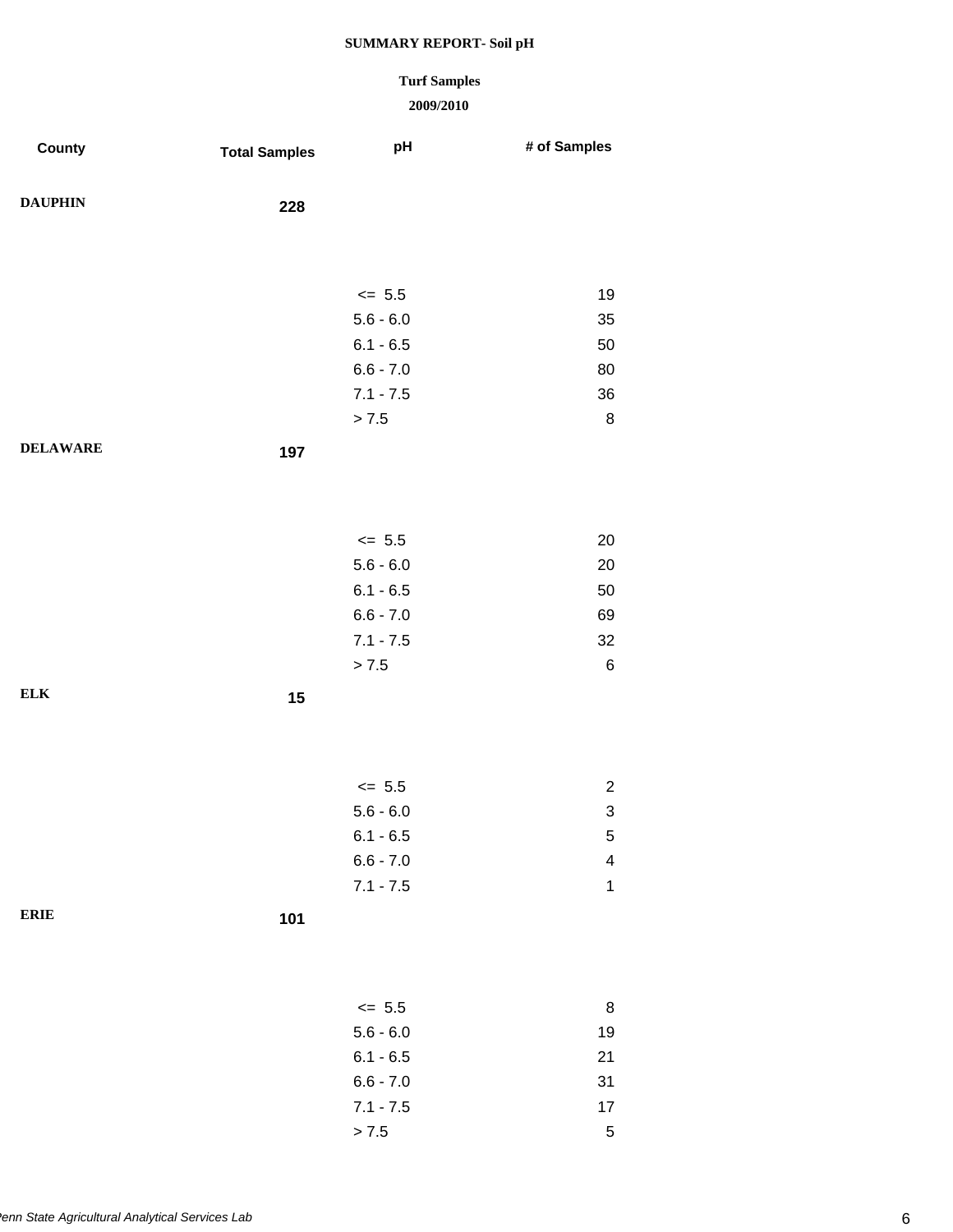### **Turf Samples**

### **2009/2010**

5.6 - 6.0 7

| County            | <b>Total Samples</b> | pH          | # of Samples            |
|-------------------|----------------------|-------------|-------------------------|
| <b>FAYETTE</b>    | 44                   |             |                         |
|                   |                      |             |                         |
|                   |                      | $\leq$ 5.5  | $\overline{\mathbf{4}}$ |
|                   |                      | $5.6 - 6.0$ | 10                      |
|                   |                      | $6.1 - 6.5$ | 12                      |
|                   |                      | $6.6 - 7.0$ | 12                      |
|                   |                      | $7.1 - 7.5$ | $\,$ 5 $\,$             |
|                   |                      | > 7.5       | $\mathbf{1}$            |
| <b>FRANKLIN</b>   | 239                  |             |                         |
|                   |                      |             |                         |
|                   |                      | $\le$ 5.5   | 16                      |
|                   |                      | $5.6 - 6.0$ | $30\,$                  |
|                   |                      | $6.1 - 6.5$ | 64                      |
|                   |                      | $6.6 - 7.0$ | $77\,$                  |
|                   |                      | $7.1 - 7.5$ | 40                      |
|                   |                      | > 7.5       | 12                      |
| <b>FULTON</b>     | 12                   |             |                         |
|                   |                      |             |                         |
|                   |                      | $\le$ 5.5   | $\mathbf{1}$            |
|                   |                      | $5.6 - 6.0$ | $\mathbf{1}$            |
|                   |                      | $6.1 - 6.5$ | $\overline{7}$          |
|                   |                      | $7.1 - 7.5$ | 3                       |
| <b>GREENE</b>     | ${\bf 5}$            |             |                         |
|                   |                      |             |                         |
|                   |                      | $\leq$ 5.5  | 3                       |
|                   |                      | $5.6 - 6.0$ | $\mathbf 1$             |
|                   |                      | $6.1 - 6.5$ | $\mathbf{1}$            |
| <b>HUNTINGDON</b> | 27                   |             |                         |
|                   |                      |             |                         |
|                   |                      | $\le$ 5.5   | 3                       |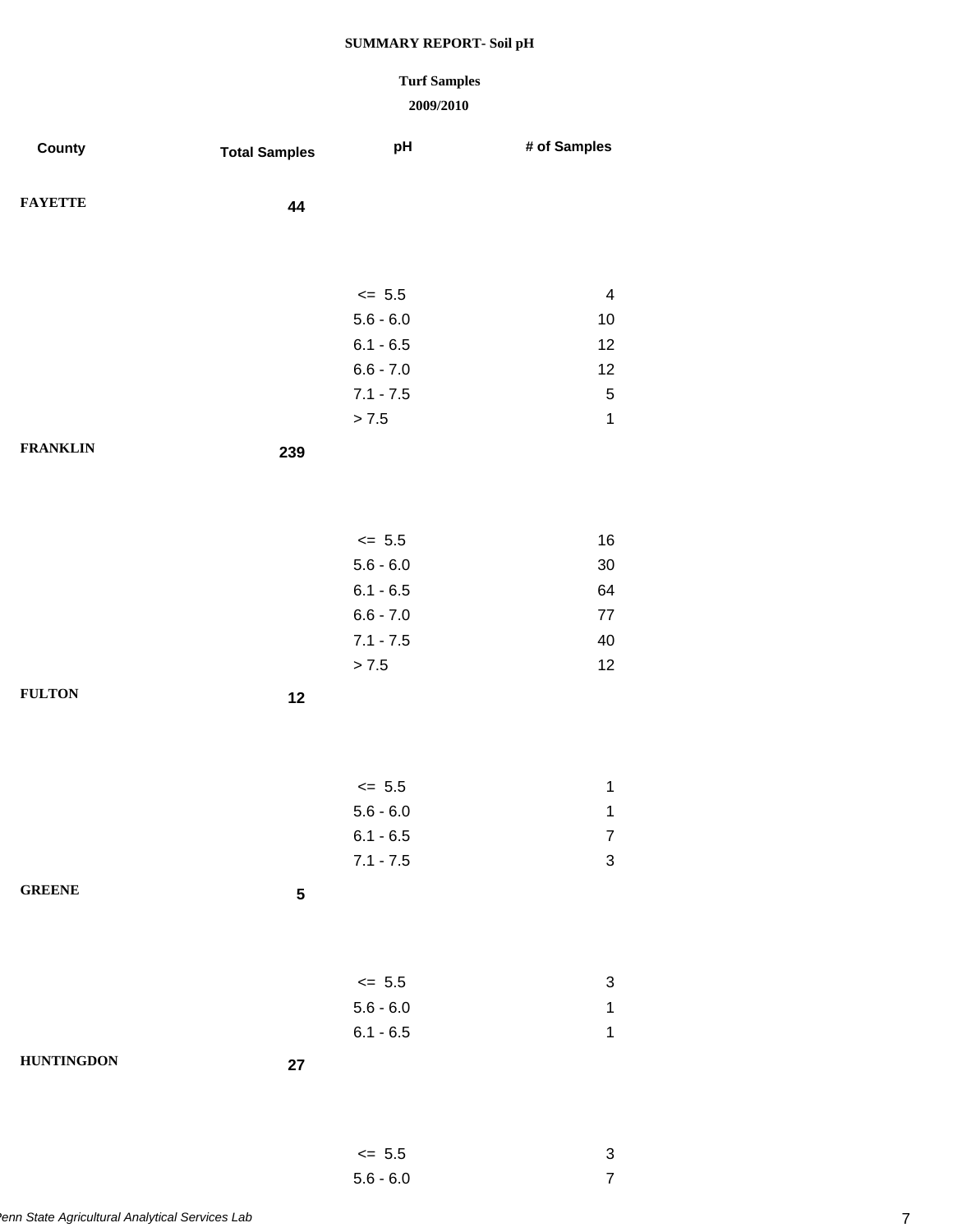### **Turf Samples**

| County            | <b>Total Samples</b> | pH          | # of Samples            |
|-------------------|----------------------|-------------|-------------------------|
|                   |                      |             |                         |
|                   |                      | $6.1 - 6.5$ | $\overline{7}$          |
|                   |                      | $6.6 - 7.0$ | 5                       |
|                   |                      | $7.1 - 7.5$ | $\overline{2}$          |
|                   |                      | $> 7.5$     | 3                       |
| <b>INDIANA</b>    | 42                   |             |                         |
|                   |                      |             |                         |
|                   |                      |             |                         |
|                   |                      | $\le$ 5.5   | 11                      |
|                   |                      | $5.6 - 6.0$ | 9                       |
|                   |                      | $6.1 - 6.5$ | 5                       |
|                   |                      | $6.6 - 7.0$ | 11                      |
|                   |                      | $7.1 - 7.5$ | $\,6$                   |
| <b>JEFFERSON</b>  | 15                   |             |                         |
|                   |                      |             |                         |
|                   |                      |             |                         |
|                   |                      |             |                         |
|                   |                      | $\le$ 5.5   | $\mathbf 1$             |
|                   |                      | $6.1 - 6.5$ | 5                       |
|                   |                      | $6.6 - 7.0$ | $\overline{7}$          |
|                   |                      | $7.1 - 7.5$ | $\overline{2}$          |
| <b>JUNIATA</b>    | 11                   |             |                         |
|                   |                      |             |                         |
|                   |                      |             |                         |
|                   |                      | $\le$ 5.5   | $\mathbf{1}$            |
|                   |                      | $5.6 - 6.0$ | $\overline{c}$          |
|                   |                      | $6.1 - 6.5$ | 3                       |
|                   |                      | $6.6 - 7.0$ | $\overline{\mathbf{c}}$ |
|                   |                      | $7.1 - 7.5$ | $\overline{c}$          |
|                   |                      | $> 7.5$     | $\mathbf{1}$            |
| <b>LACKAWANNA</b> |                      |             |                         |
|                   | 138                  |             |                         |
|                   |                      |             |                         |
|                   |                      |             |                         |
|                   |                      | $\le$ 5.5   | 22                      |
|                   |                      | $5.6 - 6.0$ | 26                      |
|                   |                      | $6.1 - 6.5$ | 35                      |
|                   |                      | $6.6 - 7.0$ | 27                      |
|                   |                      | $7.1 - 7.5$ | 27                      |
|                   |                      | > 7.5       | $\mathbf{1}$            |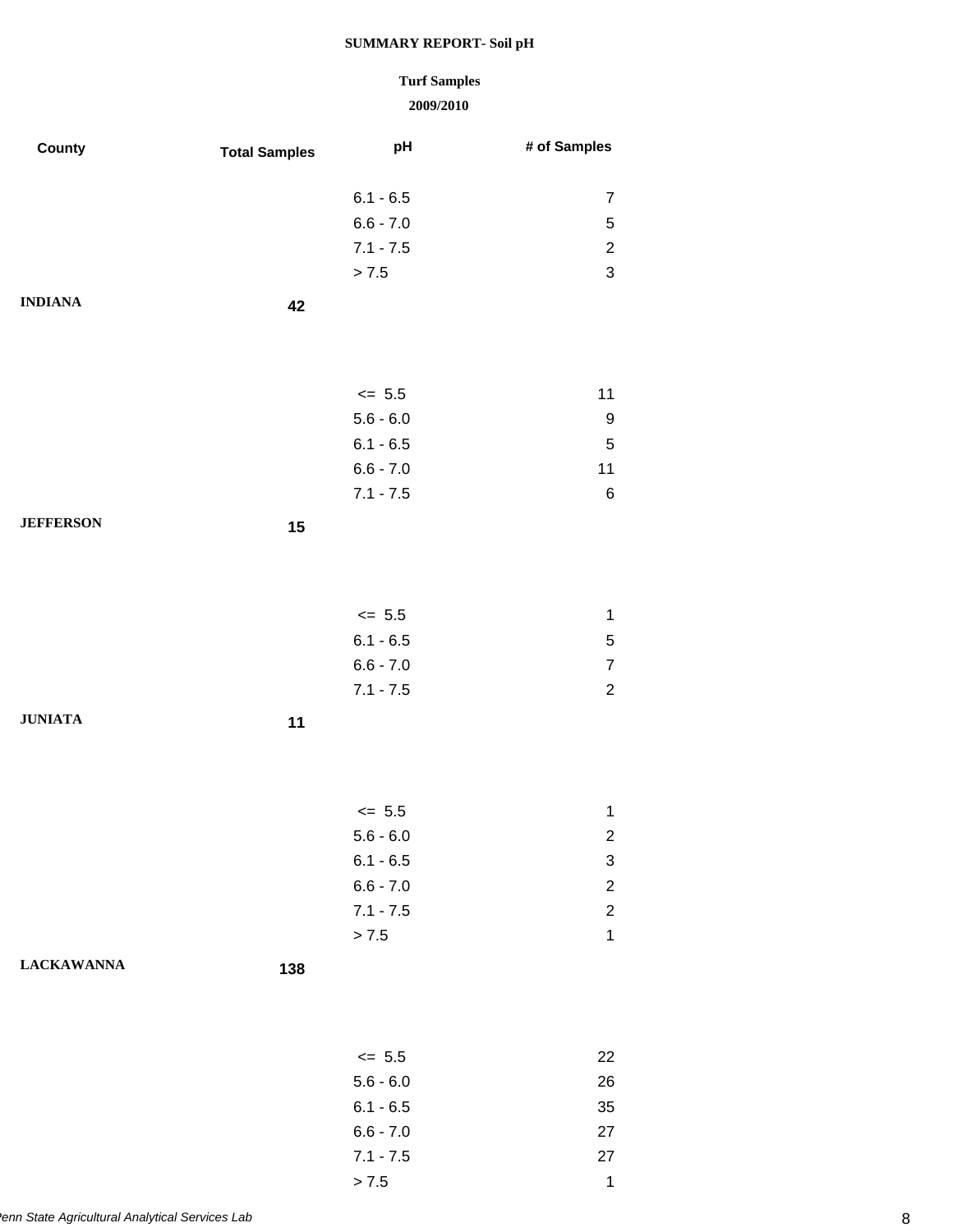# **Turf Samples**

| County           | <b>Total Samples</b> | pH          | # of Samples              |
|------------------|----------------------|-------------|---------------------------|
| <b>LANCASTER</b> | 714                  |             |                           |
|                  |                      |             |                           |
|                  |                      | $\leq$ 5.5  | 75                        |
|                  |                      | $5.6 - 6.0$ | 130                       |
|                  |                      | $6.1 - 6.5$ | 206                       |
|                  |                      | $6.6 - 7.0$ | 187                       |
|                  |                      | $7.1 - 7.5$ | 104                       |
|                  |                      | > 7.5       | 12                        |
| <b>LAWRENCE</b>  | 21                   |             |                           |
|                  |                      |             |                           |
|                  |                      | $\leq$ 5.5  | $\ensuremath{\mathsf{3}}$ |
|                  |                      | $5.6 - 6.0$ | $\mathbf 5$               |
|                  |                      | $6.6 - 7.0$ | $\,6$                     |
|                  |                      | $7.1 - 7.5$ | $\boldsymbol{2}$          |
|                  |                      | > 7.5       | $\mathbf 5$               |
| <b>LEBANON</b>   | 103                  |             |                           |
|                  |                      |             |                           |
|                  |                      | $\leq$ 5.5  | 6                         |
|                  |                      | $5.6 - 6.0$ | $\boldsymbol{9}$          |
|                  |                      | $6.1 - 6.5$ | 34                        |
|                  |                      | $6.6 - 7.0$ | 41                        |
|                  |                      | $7.1 - 7.5$ | $10$                      |
|                  |                      | > 7.5       | $\ensuremath{\mathsf{3}}$ |
| <b>LEHIGH</b>    | 318                  |             |                           |
|                  |                      |             |                           |
|                  |                      | $\le$ 5.5   | 14                        |
|                  |                      | $5.6 - 6.0$ | 35                        |
|                  |                      | $6.1 - 6.5$ | 80                        |
|                  |                      | $6.6 - 7.0$ | 103                       |
|                  |                      | $7.1 - 7.5$ | 69                        |
|                  |                      | $> 7.5$     | $17\,$                    |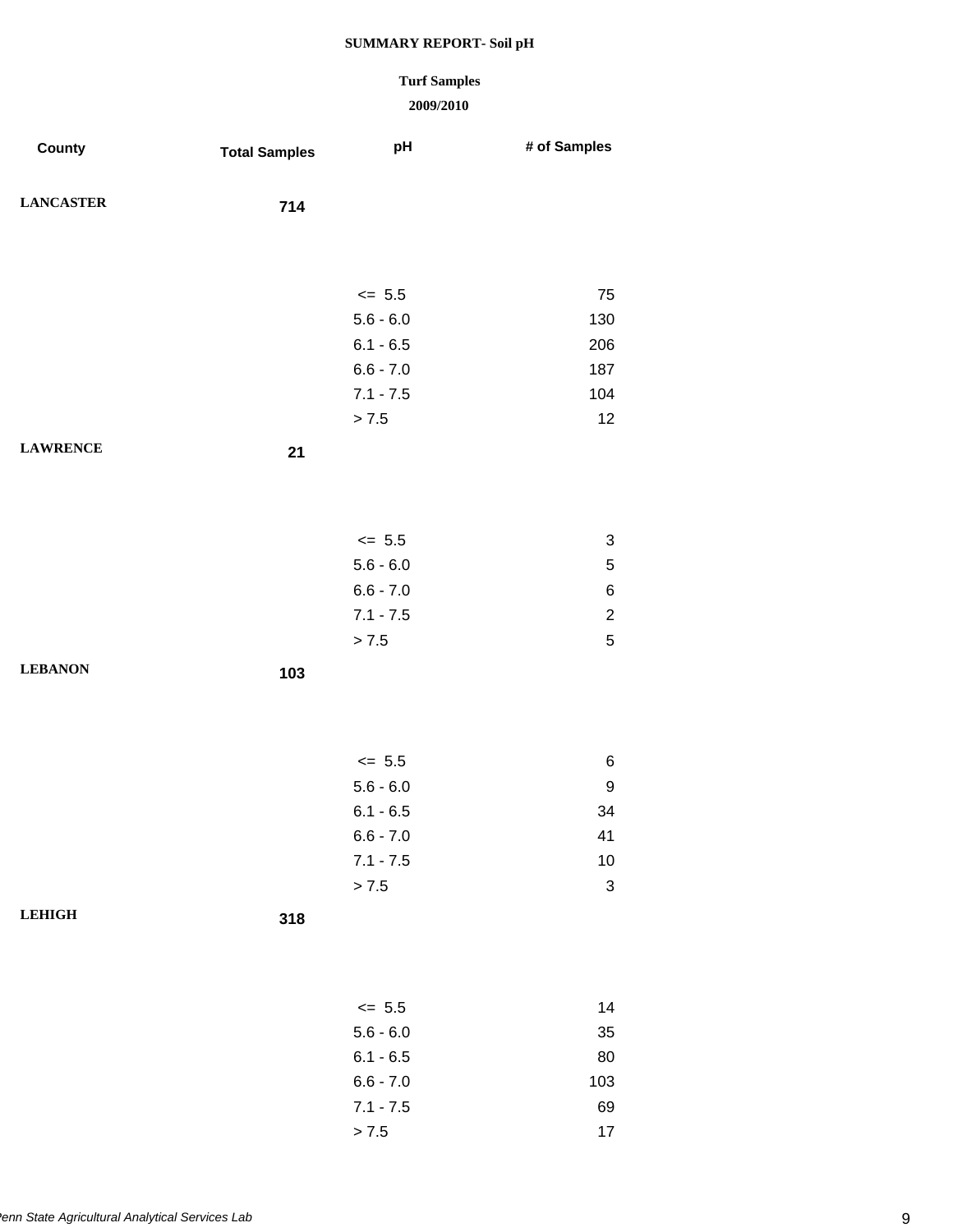### **Turf Samples**

| County          | <b>Total Samples</b> | pH          | # of Samples              |
|-----------------|----------------------|-------------|---------------------------|
| <b>LUZERENE</b> | $\mathbf 1$          |             |                           |
|                 |                      |             |                           |
|                 |                      | $\leq$ 5.5  | $\mathbf 1$               |
| <b>LUZERNE</b>  | 232                  |             |                           |
|                 |                      |             |                           |
|                 |                      | $\leq$ 5.5  | 50                        |
|                 |                      | $5.6 - 6.0$ | 56                        |
|                 |                      | $6.1 - 6.5$ | 52                        |
|                 |                      | $6.6 - 7.0$ | 44                        |
|                 |                      | $7.1 - 7.5$ | 24                        |
|                 |                      | > 7.5       | $\,6\,$                   |
| <b>LYCOMING</b> | 77                   |             |                           |
|                 |                      |             |                           |
|                 |                      | $\le$ 5.5   | $\bf 8$                   |
|                 |                      | $5.6 - 6.0$ | $10$                      |
|                 |                      | $6.1 - 6.5$ | $10$                      |
|                 |                      | $6.6 - 7.0$ | 31                        |
|                 |                      | $7.1 - 7.5$ | $17$                      |
|                 |                      | $> 7.5$     | $\mathbf 1$               |
| <b>MCKEAN</b>   | 14                   |             |                           |
|                 |                      |             |                           |
|                 |                      | $\le$ 5.5   | $\mathbf{2}$              |
|                 |                      | $5.6 - 6.0$ | $\overline{\mathbf{4}}$   |
|                 |                      | $6.1 - 6.5$ | $\mathbf 1$               |
|                 |                      | $6.6 - 7.0$ | $\overline{\mathbf{4}}$   |
|                 |                      | $7.1 - 7.5$ | $\ensuremath{\mathsf{3}}$ |
| <b>MERCER</b>   | 50                   |             |                           |
|                 |                      |             |                           |
|                 |                      | $\le$ 5.5   | 5                         |
|                 |                      | $5.6 - 6.0$ | 8                         |
|                 |                      | $6.1 - 6.5$ | 16                        |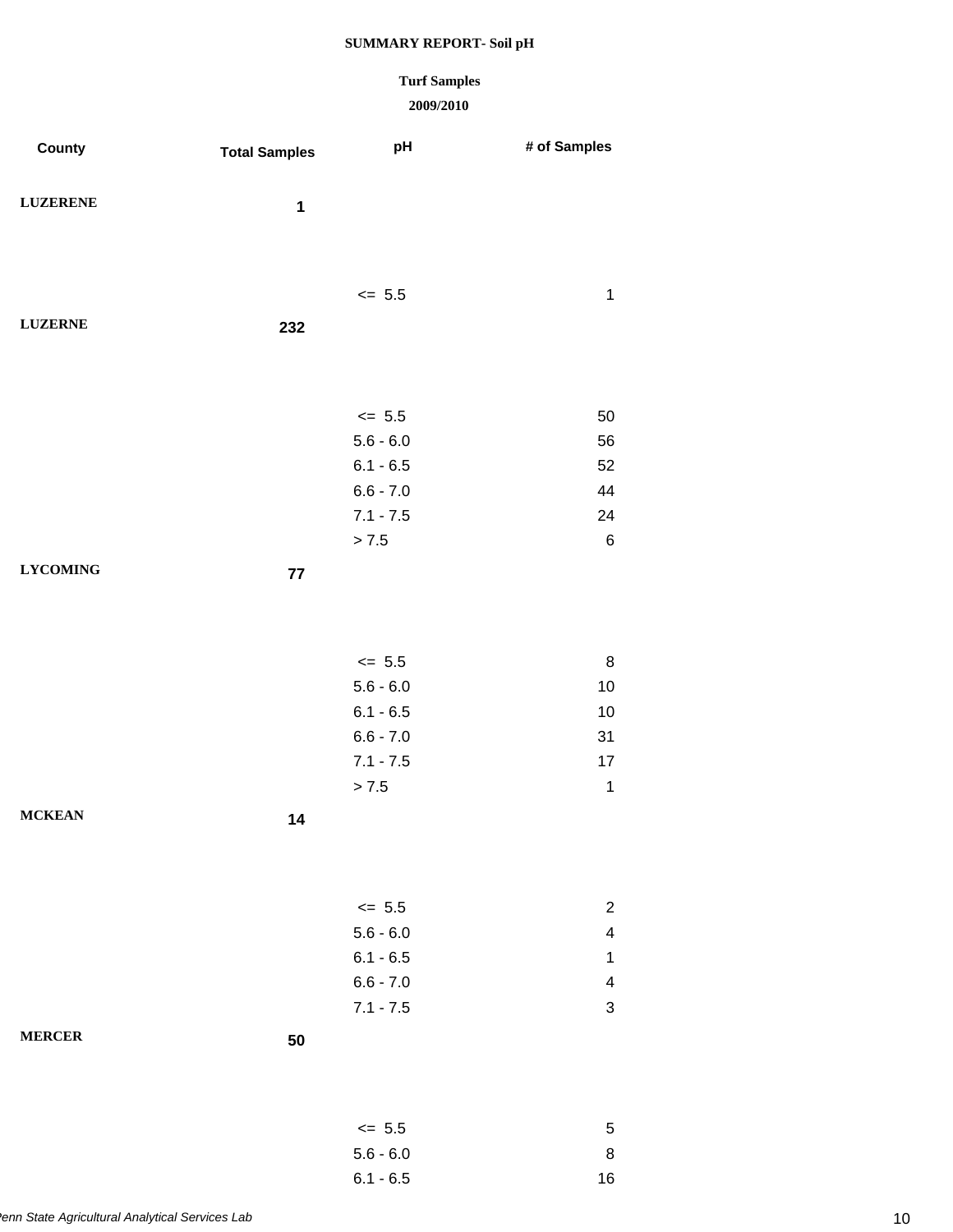### **2009/2010 Turf Samples**

| County            | <b>Total Samples</b> | pH                         | # of Samples                              |
|-------------------|----------------------|----------------------------|-------------------------------------------|
|                   |                      | $6.6 - 7.0$                | 8                                         |
|                   |                      | $7.1 - 7.5$                | $\overline{7}$                            |
|                   |                      | > 7.5                      | $\,6$                                     |
| <b>MIFFLIN</b>    | 18                   |                            |                                           |
|                   |                      | $\le$ 5.5                  | 3                                         |
|                   |                      | $5.6 - 6.0$                | $\mathbf 1$                               |
|                   |                      | $6.1 - 6.5$                | $6\phantom{a}$                            |
|                   |                      | $6.6 - 7.0$                | $\overline{7}$                            |
|                   |                      | $7.1 - 7.5$                | $\mathbf 1$                               |
| <b>MONROE</b>     | 31                   |                            |                                           |
|                   |                      |                            |                                           |
|                   |                      | $\le$ 5.5                  | $\overline{c}$                            |
|                   |                      | $5.6 - 6.0$                | $\overline{\mathcal{L}}$                  |
|                   |                      | $6.1 - 6.5$                | $\,6$                                     |
|                   |                      | $6.6 - 7.0$                | 10                                        |
|                   |                      | $7.1 - 7.5$<br>> 7.5       | $\overline{7}$<br>$\overline{\mathbf{c}}$ |
| <b>MONTGOMERY</b> | 566                  |                            |                                           |
|                   |                      |                            |                                           |
|                   |                      |                            |                                           |
|                   |                      | $\leq$ 5.5                 | 49                                        |
|                   |                      | $5.6 - 6.0$<br>$6.1 - 6.5$ | 108<br>181                                |
|                   |                      | $6.6 - 7.0$                | 168                                       |
|                   |                      | $7.1 - 7.5$                | 51                                        |
|                   |                      | > 7.5                      | 9                                         |
| <b>MONTOUR</b>    | $\boldsymbol{2}$     |                            |                                           |
|                   |                      |                            |                                           |
|                   |                      | $5.6 - 6.0$<br>$6.6 - 7.0$ | 1<br>$\mathbf 1$                          |
|                   |                      |                            |                                           |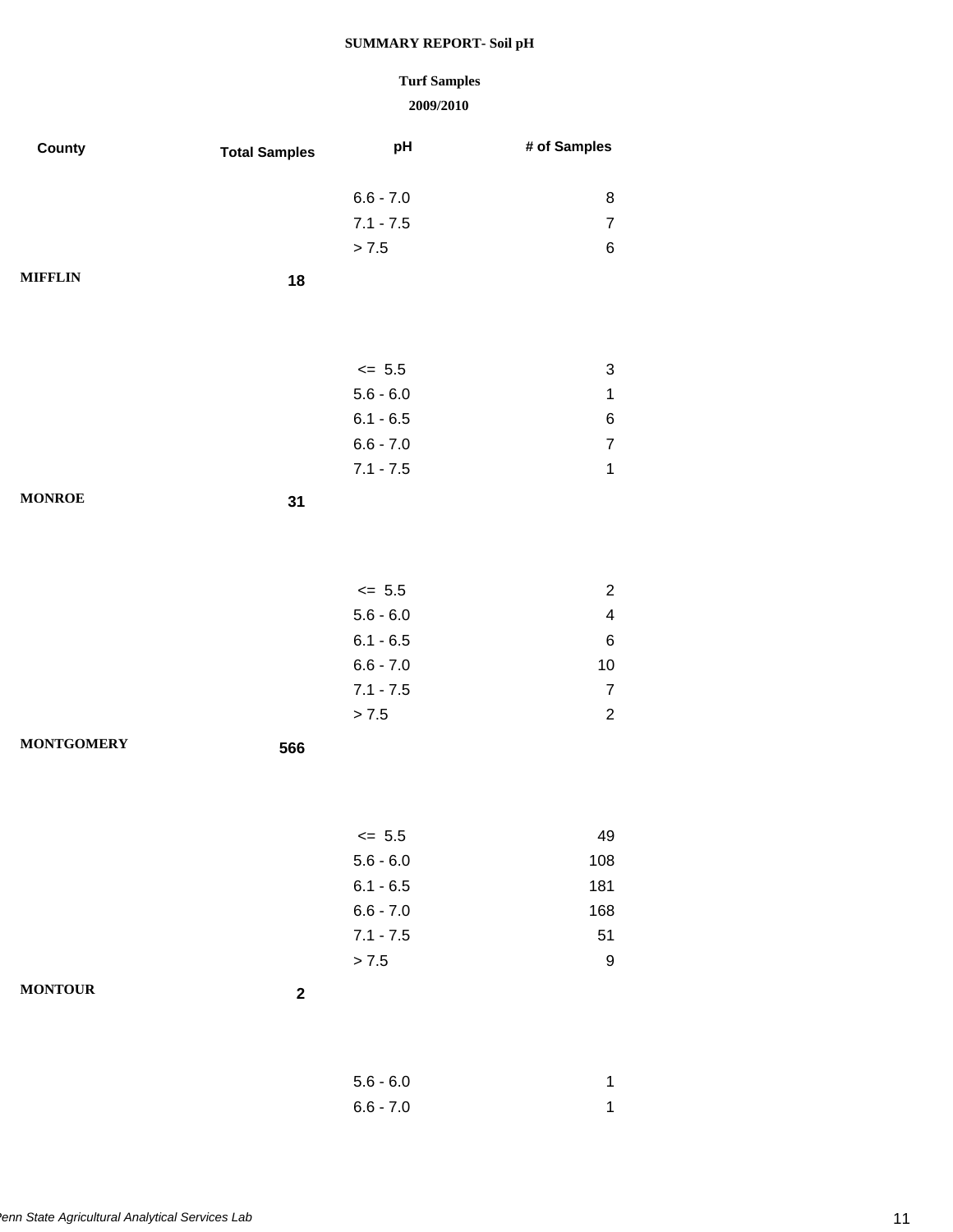# **Turf Samples**

| County                | <b>Total Samples</b> | pH          | # of Samples             |
|-----------------------|----------------------|-------------|--------------------------|
| <b>NORTHAMPTON</b>    | 111                  |             |                          |
|                       |                      |             |                          |
|                       |                      | $\le$ 5.5   | 6                        |
|                       |                      | $5.6 - 6.0$ | $\boldsymbol{9}$         |
|                       |                      | $6.1 - 6.5$ | 34                       |
|                       |                      | $6.6 - 7.0$ | 35                       |
|                       |                      | $7.1 - 7.5$ | 16                       |
|                       |                      | > 7.5       | 11                       |
| <b>NORTHUMBERLAND</b> | 54                   |             |                          |
|                       |                      |             |                          |
|                       |                      | $\leq$ 5.5  | 6                        |
|                       |                      | $5.6 - 6.0$ | $\,8\,$                  |
|                       |                      | $6.1 - 6.5$ | 14                       |
|                       |                      | $6.6 - 7.0$ | 10                       |
|                       |                      | $7.1 - 7.5$ | 13                       |
|                       |                      | > 7.5       | $\sqrt{3}$               |
| <b>PERRY</b>          | 20                   |             |                          |
|                       |                      |             |                          |
|                       |                      | $\leq$ 5.5  | $\overline{c}$           |
|                       |                      | $5.6 - 6.0$ | $\overline{\mathbf{4}}$  |
|                       |                      | $6.1 - 6.5$ | 5                        |
|                       |                      | $6.6 - 7.0$ | $\,$ 5 $\,$              |
|                       |                      | $7.1 - 7.5$ | $\overline{\mathbf{4}}$  |
| PHILADELPHIA          | 31                   |             |                          |
|                       |                      |             |                          |
|                       |                      | $\le$ 5.5   | 5                        |
|                       |                      | $5.6 - 6.0$ | $\mathbf 5$              |
|                       |                      | $6.1 - 6.5$ | $\sqrt{5}$               |
|                       |                      | $6.6 - 7.0$ | 10                       |
|                       |                      | $7.1 - 7.5$ | $\overline{\mathcal{A}}$ |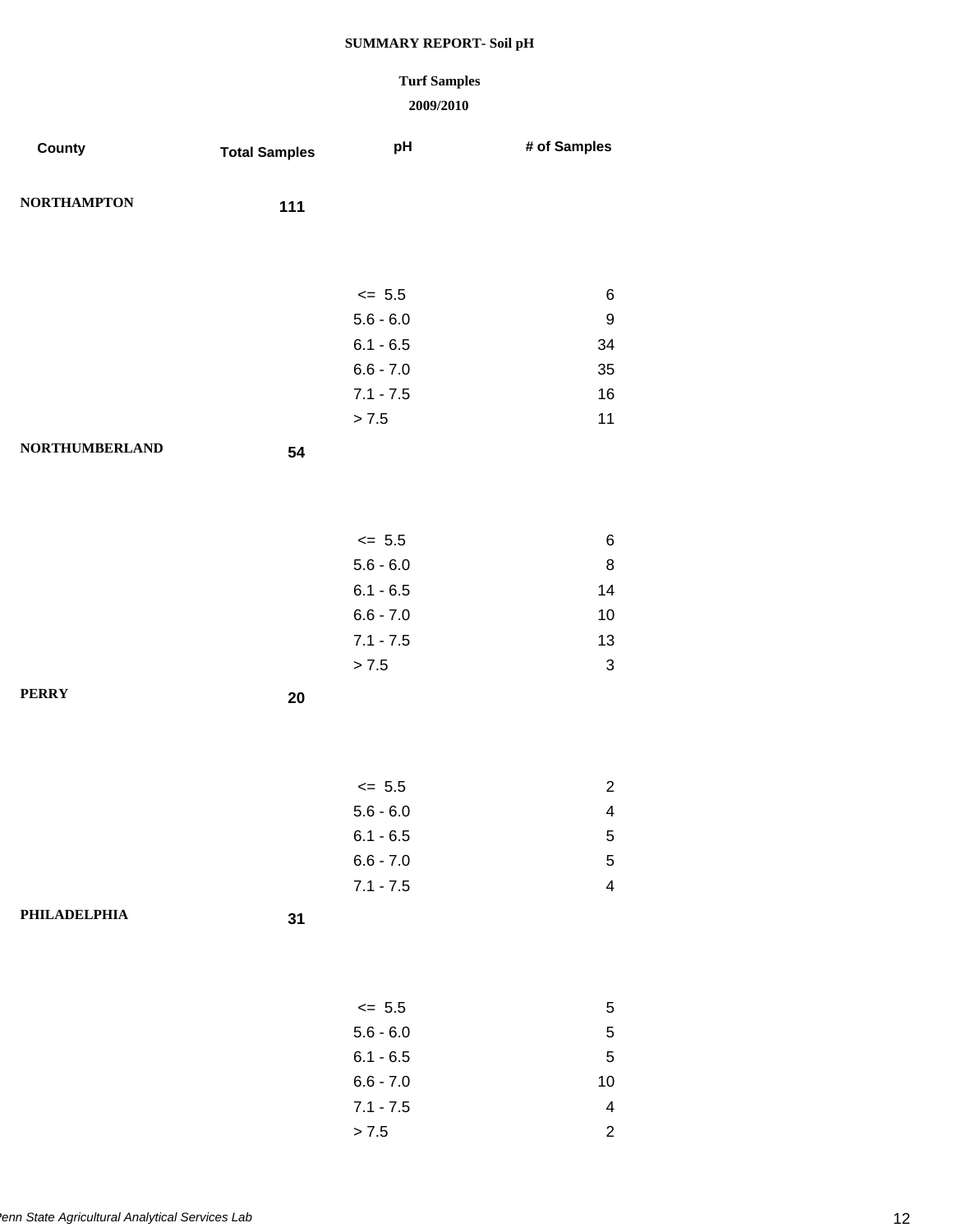### **Turf Samples**

| County            | <b>Total Samples</b> | pH                         | # of Samples                   |
|-------------------|----------------------|----------------------------|--------------------------------|
|                   |                      |                            |                                |
| <b>PIKE</b>       | 8                    |                            |                                |
|                   |                      |                            |                                |
|                   |                      |                            |                                |
|                   |                      | $\le$ 5.5                  | $\mathbf{1}$                   |
|                   |                      | $5.6 - 6.0$<br>$6.1 - 6.5$ | $\sqrt{2}$<br>$\sqrt{2}$       |
|                   |                      | $6.6 - 7.0$                | $\mathbf 1$                    |
|                   |                      | $7.1 - 7.5$                | $\mathbf 1$                    |
|                   |                      | > 7.5                      | $\mathbf 1$                    |
| <b>POTTER</b>     | $\mathbf 3$          |                            |                                |
|                   |                      |                            |                                |
|                   |                      |                            |                                |
|                   |                      | $\le$ 5.5                  | $\mathbf{1}$                   |
|                   |                      | $6.1 - 6.5$                | $\mathbf 1$                    |
|                   |                      | $6.6 - 7.0$                | $\mathbf 1$                    |
| <b>SCHUYKILL</b>  | $\boldsymbol{2}$     |                            |                                |
|                   |                      |                            |                                |
|                   |                      |                            |                                |
|                   |                      | $\leq$ 5.5                 | $\boldsymbol{2}$               |
| <b>SCHUYLKILL</b> |                      |                            |                                |
|                   | 30                   |                            |                                |
|                   |                      |                            |                                |
|                   |                      |                            |                                |
|                   |                      | $\leq$ 5.5                 | $\,6$                          |
|                   |                      | $5.6 - 6.0$                | $10$                           |
|                   |                      | $6.1 - 6.5$<br>$6.6 - 7.0$ | $\boldsymbol{7}$<br>$\sqrt{2}$ |
|                   |                      | $7.1 - 7.5$                | $\overline{\mathcal{A}}$       |
|                   |                      | > 7.5                      | $\mathbf 1$                    |
| <b>SNYDER</b>     | 18                   |                            |                                |
|                   |                      |                            |                                |
|                   |                      |                            |                                |
|                   |                      |                            |                                |
|                   |                      | $\le$ 5.5<br>$5.6 - 6.0$   | $\sqrt{2}$<br>$\mathbf{1}$     |
|                   |                      | $6.1 - 6.5$                | 3                              |
|                   |                      | $6.6 - 7.0$                | $\overline{5}$                 |
|                   |                      | $7.1 - 7.5$                | 6                              |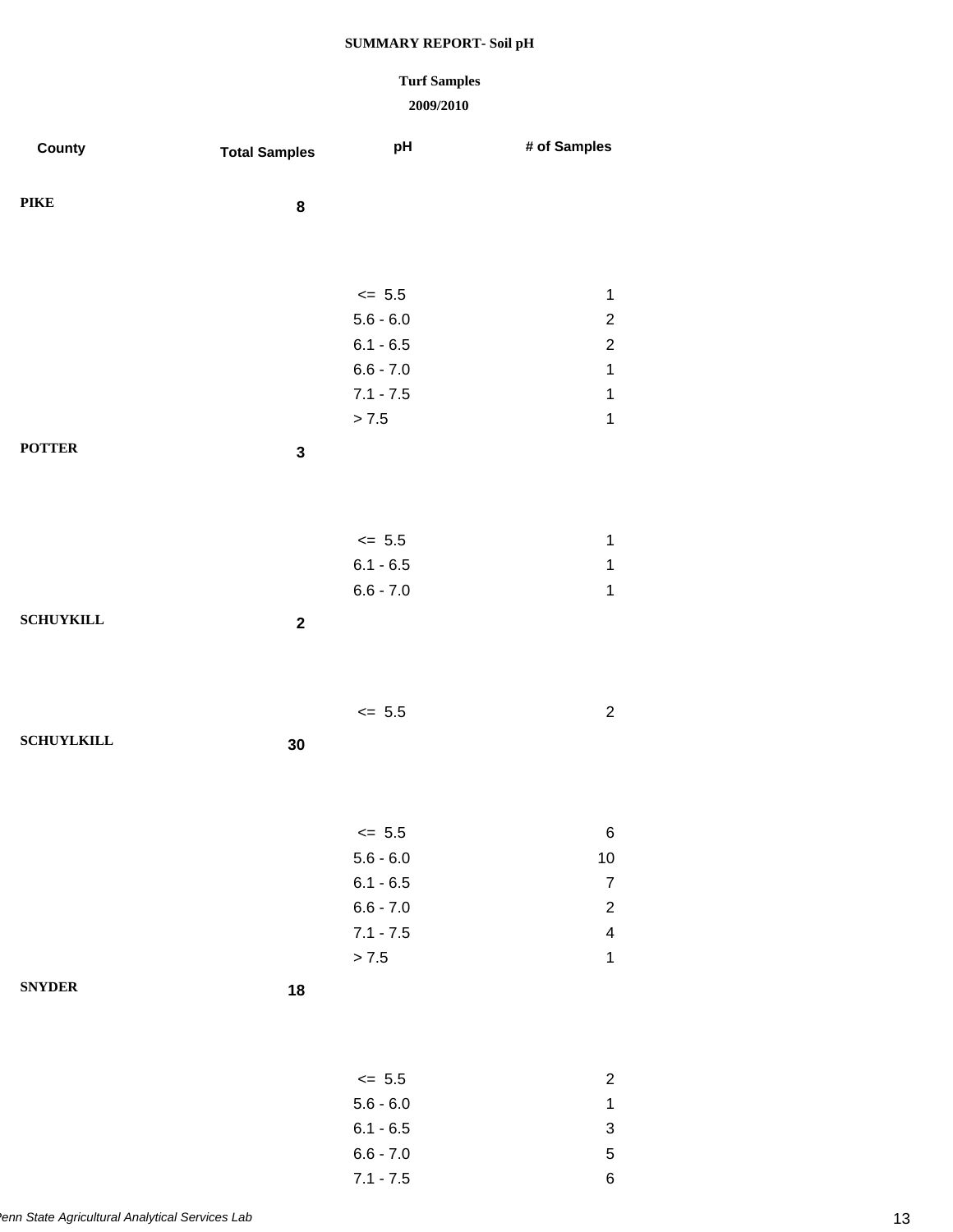# **Turf Samples**

| County             | <b>Total Samples</b> | рH          | # of Samples              |
|--------------------|----------------------|-------------|---------------------------|
|                    |                      | > 7.5       | $\mathbf 1$               |
| <b>SOMERSET</b>    |                      |             |                           |
|                    | 43                   |             |                           |
|                    |                      |             |                           |
|                    |                      |             |                           |
|                    |                      | $\le$ 5.5   | 9                         |
|                    |                      | $5.6 - 6.0$ | 11                        |
|                    |                      | $6.1 - 6.5$ | $\sqrt{5}$                |
|                    |                      | $6.6 - 7.0$ | $10$                      |
|                    |                      | $7.1 - 7.5$ | $\ensuremath{\mathsf{3}}$ |
|                    |                      | $> 7.5$     | $\sqrt{5}$                |
| <b>SULLIVAN</b>    | $\mathbf 2$          |             |                           |
|                    |                      |             |                           |
|                    |                      |             |                           |
|                    |                      | $6.1 - 6.5$ | $\mathbf{1}$              |
|                    |                      | $7.1 - 7.5$ | $\mathbf{1}$              |
| <b>SUSQUEHANNA</b> |                      |             |                           |
|                    | 20                   |             |                           |
|                    |                      |             |                           |
|                    |                      |             |                           |
|                    |                      | $\le$ 5.5   | $\overline{2}$            |
|                    |                      | $5.6 - 6.0$ | $\overline{\mathbf{4}}$   |
|                    |                      | $6.1 - 6.5$ | $\overline{7}$            |
|                    |                      | $6.6 - 7.0$ | 3                         |
|                    |                      | $7.1 - 7.5$ | $\overline{c}$            |
|                    |                      | > 7.5       | 2                         |
| <b>TIOGA</b>       | 16                   |             |                           |
|                    |                      |             |                           |
|                    |                      |             |                           |
|                    |                      | $5.6 - 6.0$ | 4                         |
|                    |                      | $6.1 - 6.5$ | $\overline{c}$            |
|                    |                      | $6.6 - 7.0$ | $\mathbf 5$               |
|                    |                      | $7.1 - 7.5$ | 4                         |
|                    |                      | $> 7.5$     | $\mathbf{1}$              |
| <b>UNION</b>       |                      |             |                           |
|                    | 46                   |             |                           |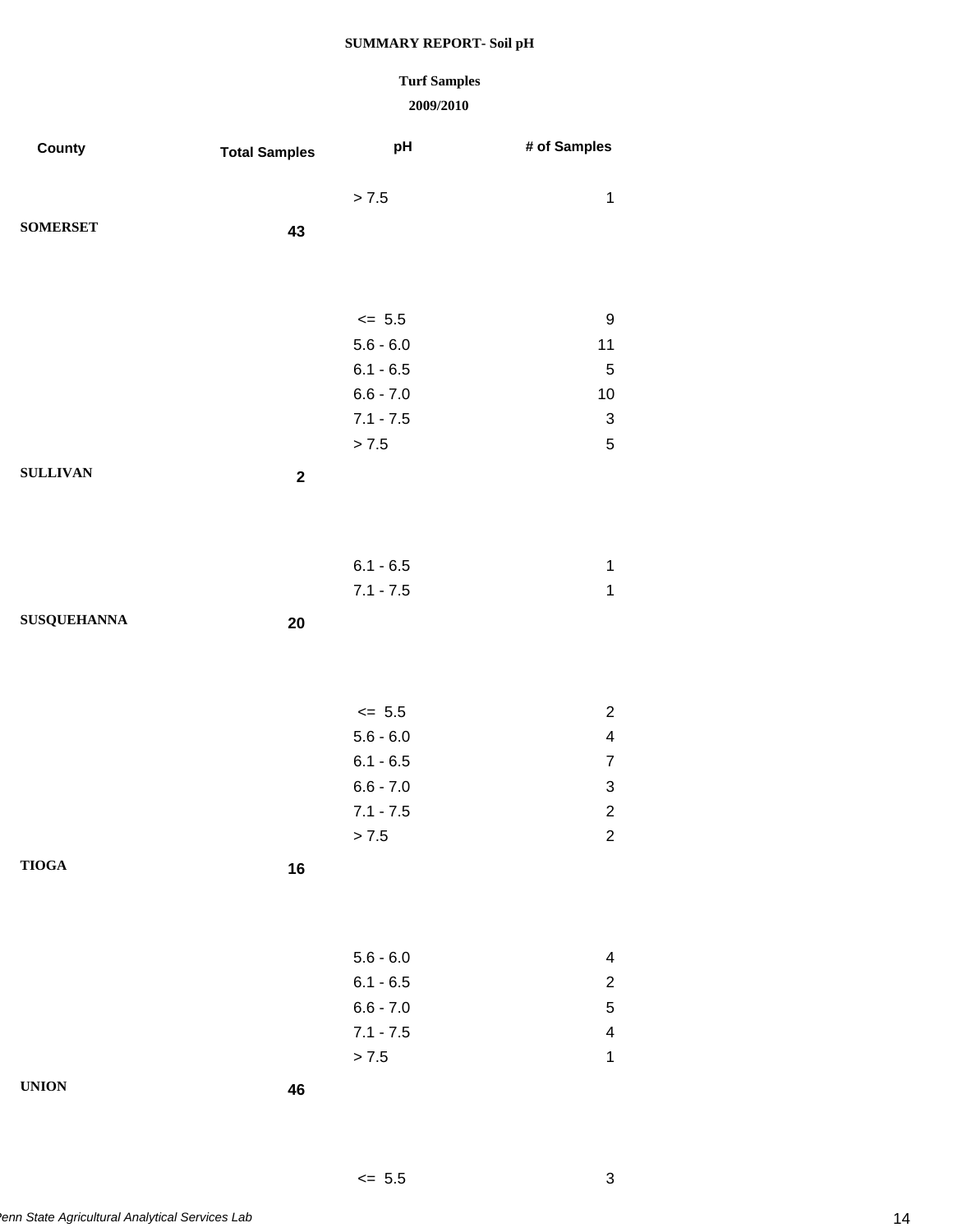### **Turf Samples**

| County            | <b>Total Samples</b>    | pH                         | # of Samples     |
|-------------------|-------------------------|----------------------------|------------------|
|                   |                         |                            |                  |
|                   |                         | $5.6 - 6.0$                | 8                |
|                   |                         | $6.1 - 6.5$<br>$6.6 - 7.0$ | 16<br>13         |
|                   |                         | $7.1 - 7.5$                | $\,$ 5 $\,$      |
|                   |                         | > 7.5                      | $\mathbf{1}$     |
| <b>VENANGO</b>    |                         |                            |                  |
|                   | 17                      |                            |                  |
|                   |                         |                            |                  |
|                   |                         |                            |                  |
|                   |                         | $\le$ 5.5                  | 6                |
|                   |                         | $5.6 - 6.0$                | $\boldsymbol{2}$ |
|                   |                         | $6.1 - 6.5$                | $\overline{c}$   |
|                   |                         | $6.6 - 7.0$                | $\,$ 5 $\,$      |
|                   |                         | $7.1 - 7.5$                | $\mathbf 1$      |
|                   |                         | > 7.5                      | $\mathbf{1}$     |
| <b>WARREN</b>     | $\overline{\mathbf{7}}$ |                            |                  |
|                   |                         |                            |                  |
|                   |                         |                            |                  |
|                   |                         | $\le$ 5.5                  | $\overline{c}$   |
|                   |                         | $5.6 - 6.0$                | $\mathbf{1}$     |
|                   |                         | $6.1 - 6.5$                | 3                |
|                   |                         | $6.6 - 7.0$                | $\mathbf{1}$     |
| <b>WASHINGTON</b> | 82                      |                            |                  |
|                   |                         |                            |                  |
|                   |                         |                            |                  |
|                   |                         |                            |                  |
|                   |                         | $\leq$ 5.5                 | 10               |
|                   |                         | $5.6 - 6.0$                | 12               |
|                   |                         | $6.1 - 6.5$<br>$6.6 - 7.0$ | 21<br>15         |
|                   |                         | $7.1 - 7.5$                | 15               |
|                   |                         | > 7.5                      | $\boldsymbol{9}$ |
| <b>WAYNE</b>      |                         |                            |                  |
|                   | $10$                    |                            |                  |
|                   |                         |                            |                  |
|                   |                         |                            |                  |
|                   |                         | $\le$ 5.5                  | $\overline{c}$   |
|                   |                         | $5.6 - 6.0$                | 3                |
|                   |                         | $6.1 - 6.5$                | $\mathbf{1}$     |
|                   |                         | $6.6 - 7.0$                | 3                |